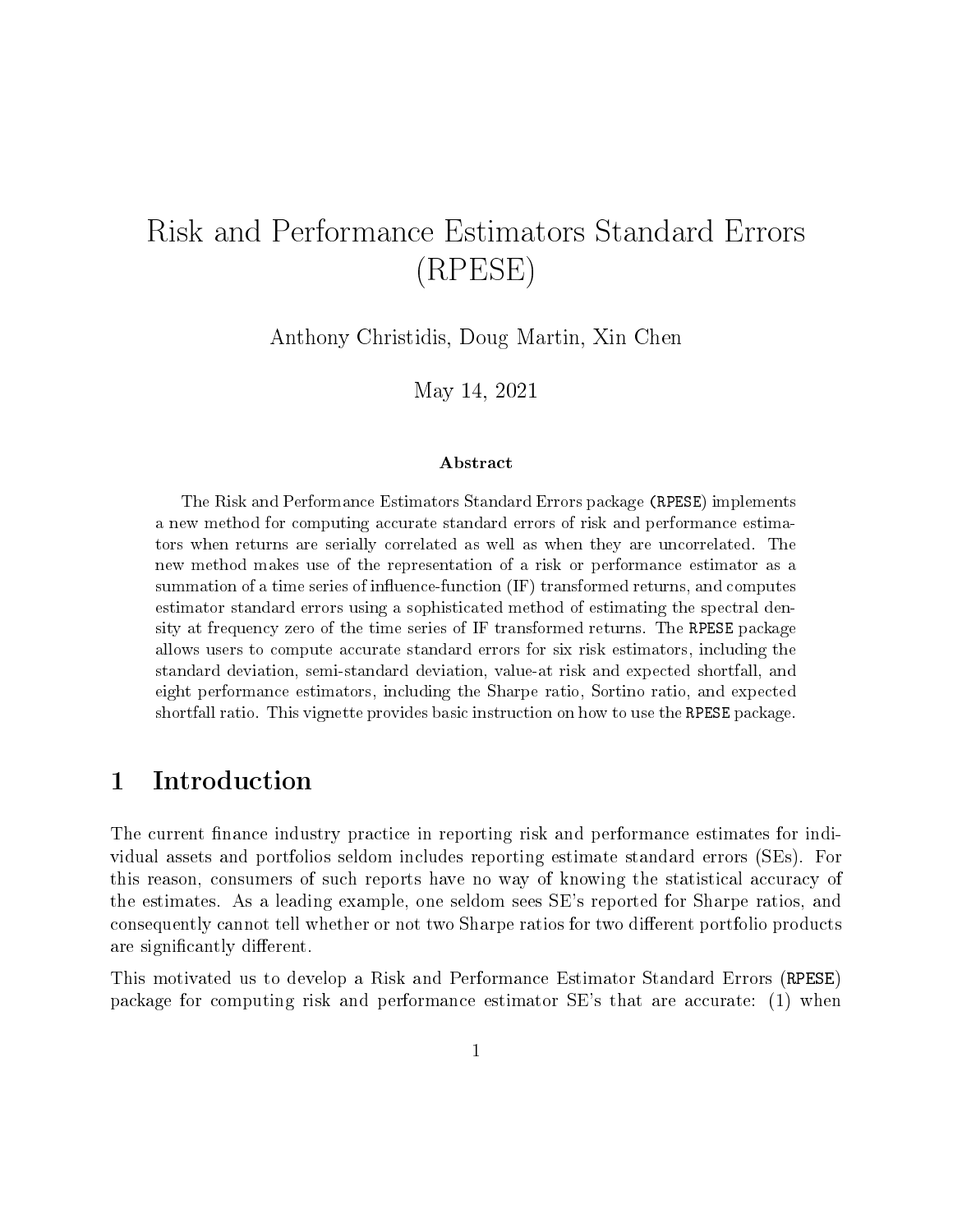returns are serially correlated as well as when they are uncorrelated, and (2) account for fat-tailed and skewed non-normality of returns distributions. RPESE uses a new method for computing risk and performance estimators standard errors due to [Chen and Martin](#page-17-0) [\[2018\]](#page-17-0), henceforth (CM).

RPESE supports computing SEs for the six risk estimators shown in Table 1, and the eight performance estimators shown in Table 2. For each of the names in the Name column of the two tables, there is a corresponding R function with a similar name in RPESE, except for  $LMP1$  and  $LPM2$  in Table 1 there is a single function with an optional argument to choose between these two risk estimators, and for  $SorR.\mu$  and  $SorR.c$  in Table 2 there is a single function with an optional argument to choose between these two performance estimators.

| Name        | <b>Estimator Description</b>                      |
|-------------|---------------------------------------------------|
| S D         | Sample standard deviation                         |
| SemiSD      | Semi-standard deviation                           |
| LPM1        | Lower partial moment of order 1                   |
| <i>LPM2</i> | Lower partial moment of order 2                   |
| ES          | Expected shortfall with tail probability $\alpha$ |
| Va R        | Value-at-risk with tail probability $\alpha$      |

Table 1: Risk Estimator Names and Descriptions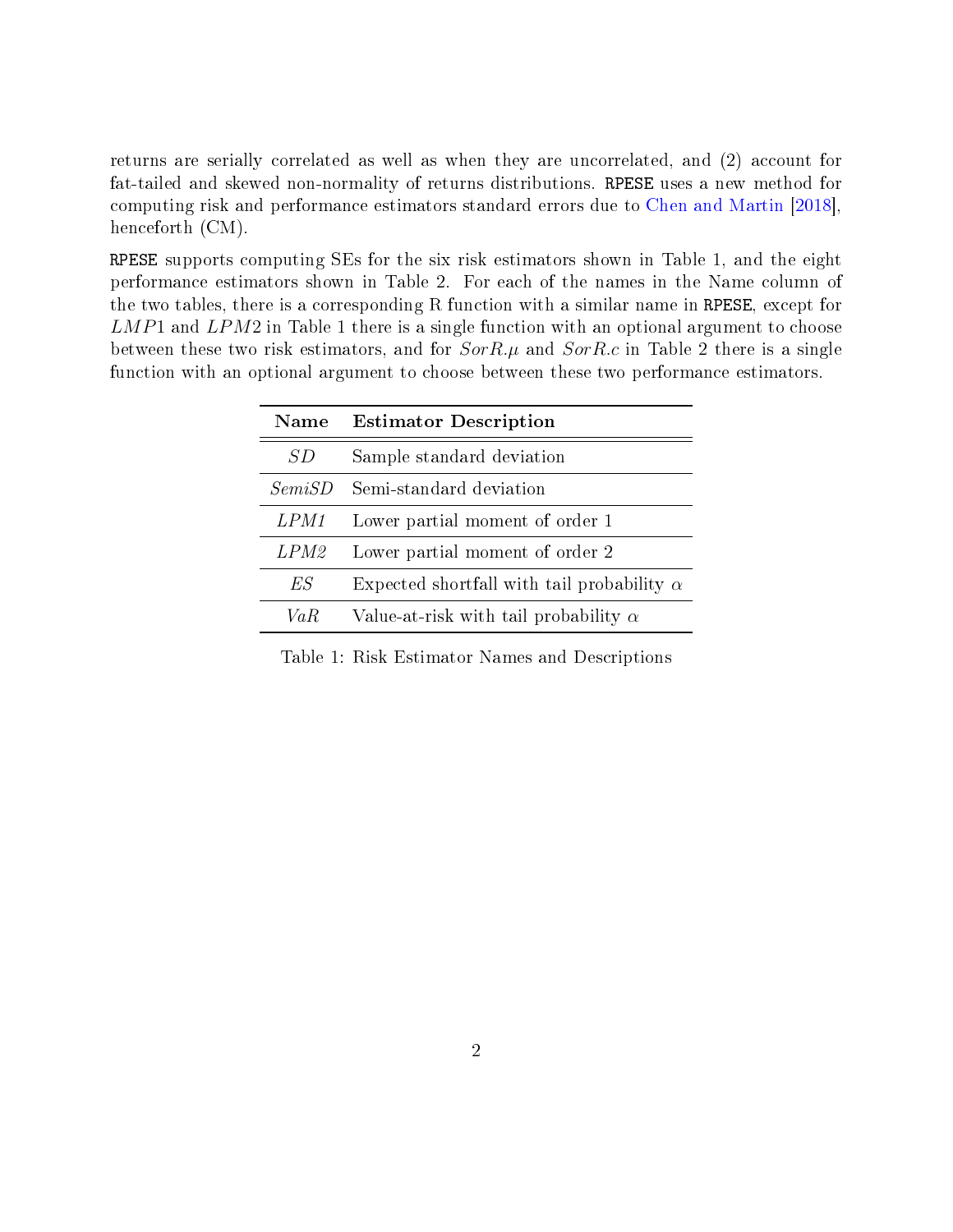| Name           | <b>Estimator Description</b>                                          |
|----------------|-----------------------------------------------------------------------|
| Mean           | Sample mean                                                           |
| robMean        | Robust sample mean                                                    |
| SR.            | Sharpe ratio                                                          |
| DSR            | Downside Sharpe ratio                                                 |
| SoR            | Sortino ratio with threshold a constant cor mean $\mu$                |
| <i>ESratio</i> | Mean excess return to ES ratio with tail probability $\alpha$         |
| VaRratio       | Mean excess return to VaR ratio with tail probability $\alpha$        |
| RachRatio      | Rachev ratio with lower upper tail probabilities $\alpha$ and $\beta$ |
| OmegaRatio     | Omega ratio with threshold $c$                                        |

Table 2: Performance Estimator Names and Descriptions

The main function of RPESE is to compute the standard errors of the point estimates listed in Tables 1 and 2, using the new method that we now briefly describe.

#### The New Method

The basic elements of the new method are as follows. For a given risk or performance estimator, the time series of returns used to compute the estimate are transformed using the *influence function* (IF) of the estimator. For an introduction to influence functions for risk and performance estimators, and derivations of the influence functions of the estimators in Tables 1 and 2, see [Zhang et al.](#page-17-1) [\[2019\]](#page-17-1). It turns out that risk and performance estimators can be represented as the sample mean of the time series of influence-function transformed returns. It is well-known that an appropriately standardized (with respect to sample size) sum of a stationary time series has a variance that is approximated by the spectral density of the time series at zero frequency, with the approximation becoming exact as the sample size tends to infinity. Thus, computing the standard error of a risk or performance estimator reduces to estimating the spectral density at zero frequency of a standardized sum of the influencefunction transformed returns. CM developed an effective method of doing so based on first computing the periodogram of the influence-function transformed returns, and then using a regularized general linear model (GLM) method for exponential and gamma distributions to fit a polynomial to the periodogram values. The regularization method used is an elastic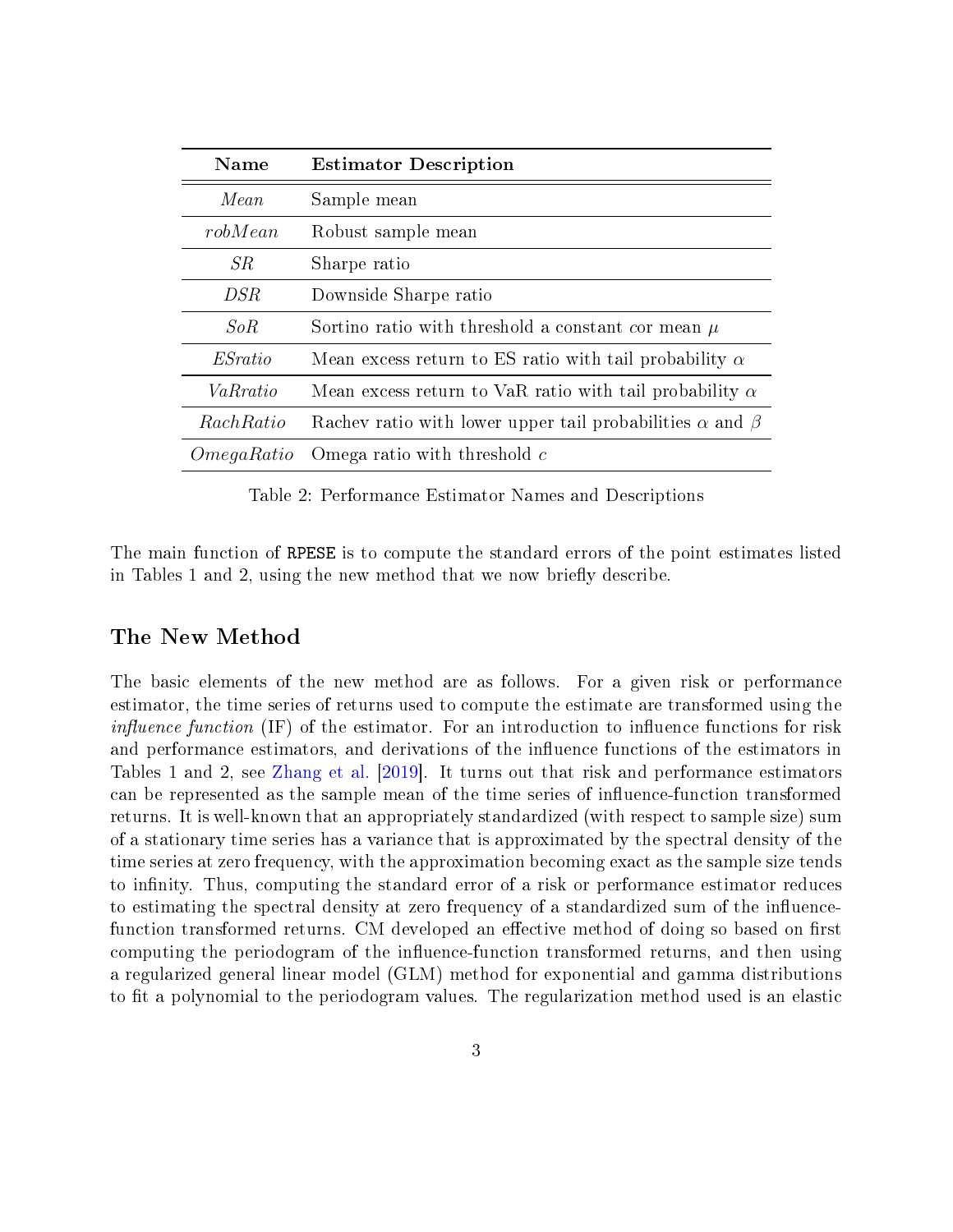net (EN) method that encourages sparsity of coefficients and is well-known in the machine learning literature. The intercept of such GLM tting provides the an estimate of the spectral density at zero frequency, and hence a risk or performance estimator standard error. The interested reader can find the details in the CM paper.

### 2 RPESE Component Packages

The overall structure of RPESE, depicted in Figure 1, shows that RPESE makes use of the following two new packages:

- RPEIF (Influence Functions of risk and performance estimators)
- RPEGLMEN (Generalized Linear Model tting with Elastic Net, for exponential and gamma distributions)

The purpose of RPEIF is to provide the analytic formulas of influence functions in support of computing the IF transformed returns for the risk and performance estimators. For each risk and performance estimator in Tables 1 and 2, the RPEGLMEN package fits an EN regularized GLM polynomial fit to the periodogram of the time series of IF-transformed returns, using a GLM for exponential distributions or Gamma distributions. Figure 1 shows the relationship between the above two packages and the overall RPESE package.



Figure 1: Packages Relations between RPEIF, RPGLMEN, RPESE and PerformanceAnalytics

### 3 How to Use RPESE

In the following sections, we show how to use the functions in RPESE to compute standard errors of risk and performance estimators using time series of monthly hedge fund returns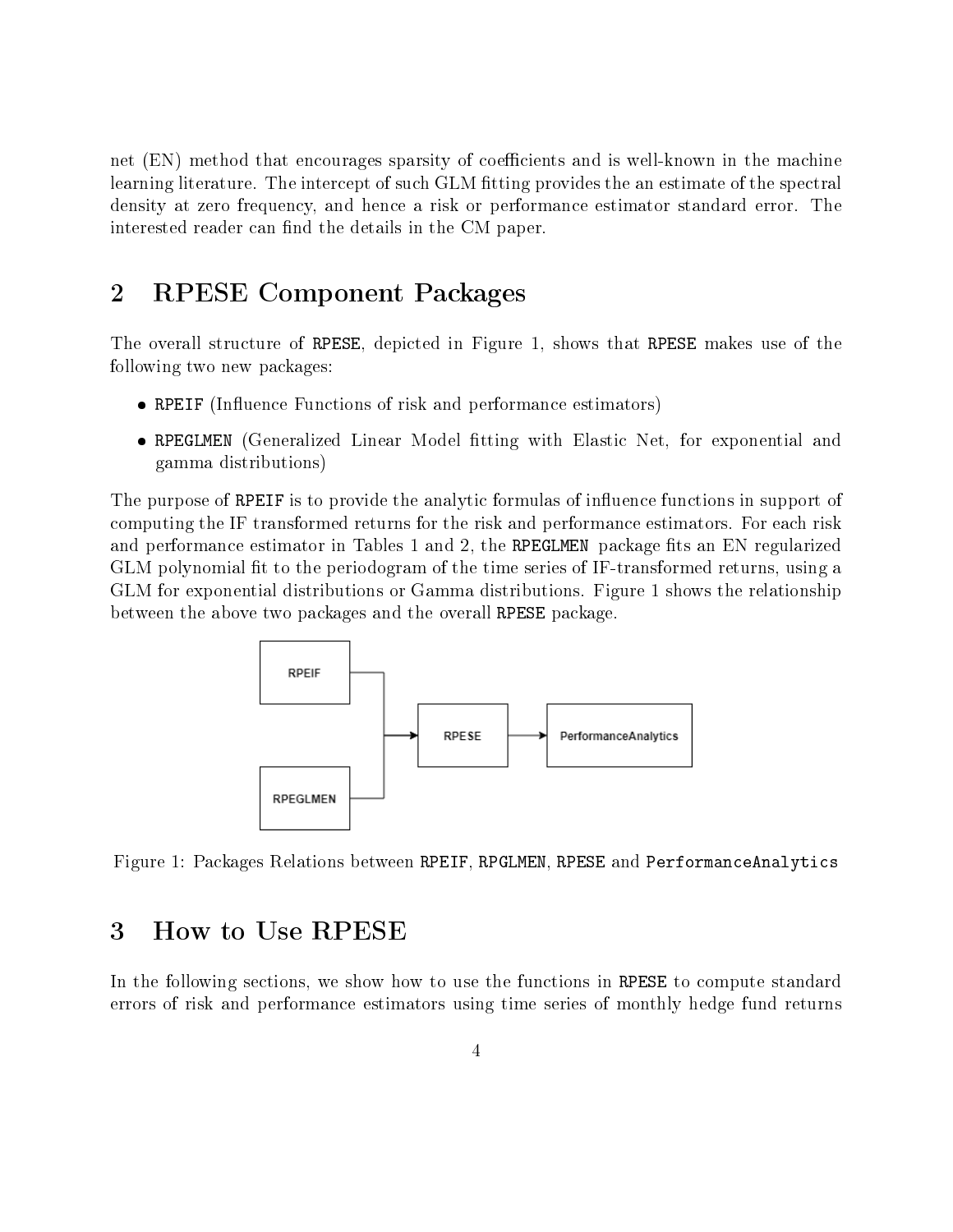contained in the PerformanceAnalytics package.

### 3.1 Installing and Loading RPESE and Loading an Examples Data Set

In order to use RPESE, you don't need to manually install any dependent packages as they will be installed automatically when RPESE is installed. You can install RPESE form CRAN as follows:

install.packages("RPESE")

To load RPESE, use the code line:

library(RPESE)

We will use the xts data set edhec of hedge fund returns, contained in PerformanceAnalytics, to demonstrate the functionality of RPESE. The following code loads the edhec data, confirms the object's class, lists the names of the hedge funds, and displays the range of dates of the data.

```
data(edhec, package = "PerformanceAnalytics")
class(edhec)
## [1] "xts" "zoo"
names(edhec)
## [1] "Convertible Arbitrage" "CTA Global"
## [3] "Distressed Securities" "Emerging Markets"
## [5] "Equity Market Neutral" "Event Driven"
## [7] "Fixed Income Arbitrage" "Global Macro"
## [9] "Long/Short Equity" "Merger Arbitrage"
## [11] "Relative Value" "Short Selling"
## [13] "Funds of Funds"
library(xts) # Need this for the next line and later use of plot.zoo
range(index(edhec))
## [1] "1997-01-31" "2019-11-30"
```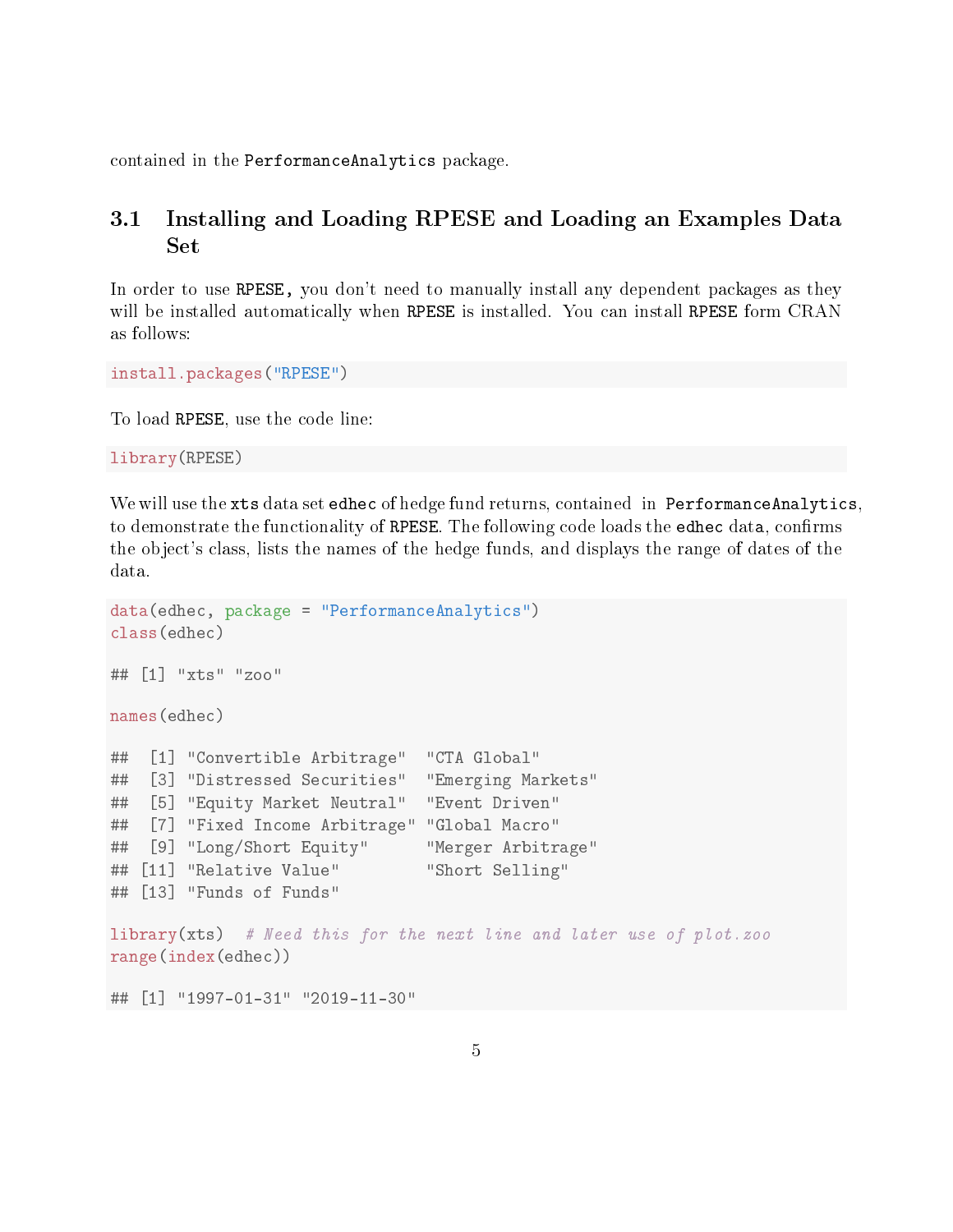Since the hedge fund names are too long for convenient display, the following code is used to create shorter two or three letter names:

names(edhec) <- c("CA", "CTA", "DIS", "EM","EMN", "ED", "FIA", "GM", "LS","MA", "RV", "SS", "FOF")

#### 3.2 Functions in RPESE

To see what functions are contained in the RPESE package, use the code line:

```
ls("package:RPESE")
```

|  | $\#$ # [1] "DSR.SE"                  | "FS.SE"   | "ESratio.SE"              | "EstimatorSE" |
|--|--------------------------------------|-----------|---------------------------|---------------|
|  | $\#$ # [5] "LPM.SE"                  | "Mean.SE" | "OmegaRatio.SE" "printSE" |               |
|  | ## [9] "RachevRatio.SE" "robMean.SE" |           | "SD SE"                   | "SemiSD.SE"   |
|  | ## $[13]$ "SoR.SE"                   | "SR SE"   | "VaR.SE"                  | "VaRratio.SE" |

The twelve functions whose function name ends in .SE compute the standard error of the estimator corresponding to the first part of the function name. Note that there are only five risk estimators instead of the six in Table 1, which is because LPM. SE uses an optional argument to choose computing LPM1 or LPM2, and similarly there are only seven performance estimator instead of the eight in Table 2 because SortinorRatio.SE uses an optional argument to choose computing  $SoRc$  or  $SoR\mu$ .

The function printSE is a utility function whose use is demonstrated below, and the function estimatorSE is another utility function whose use is illustrated in an example in the function's help file.

#### 3.3 Basic Functionality

The arguments of the twelve standard error computation functions are all similar, and are illustrated below for the cases of the SD.SE and SR.SE functions using the args function:

args(SD.SE)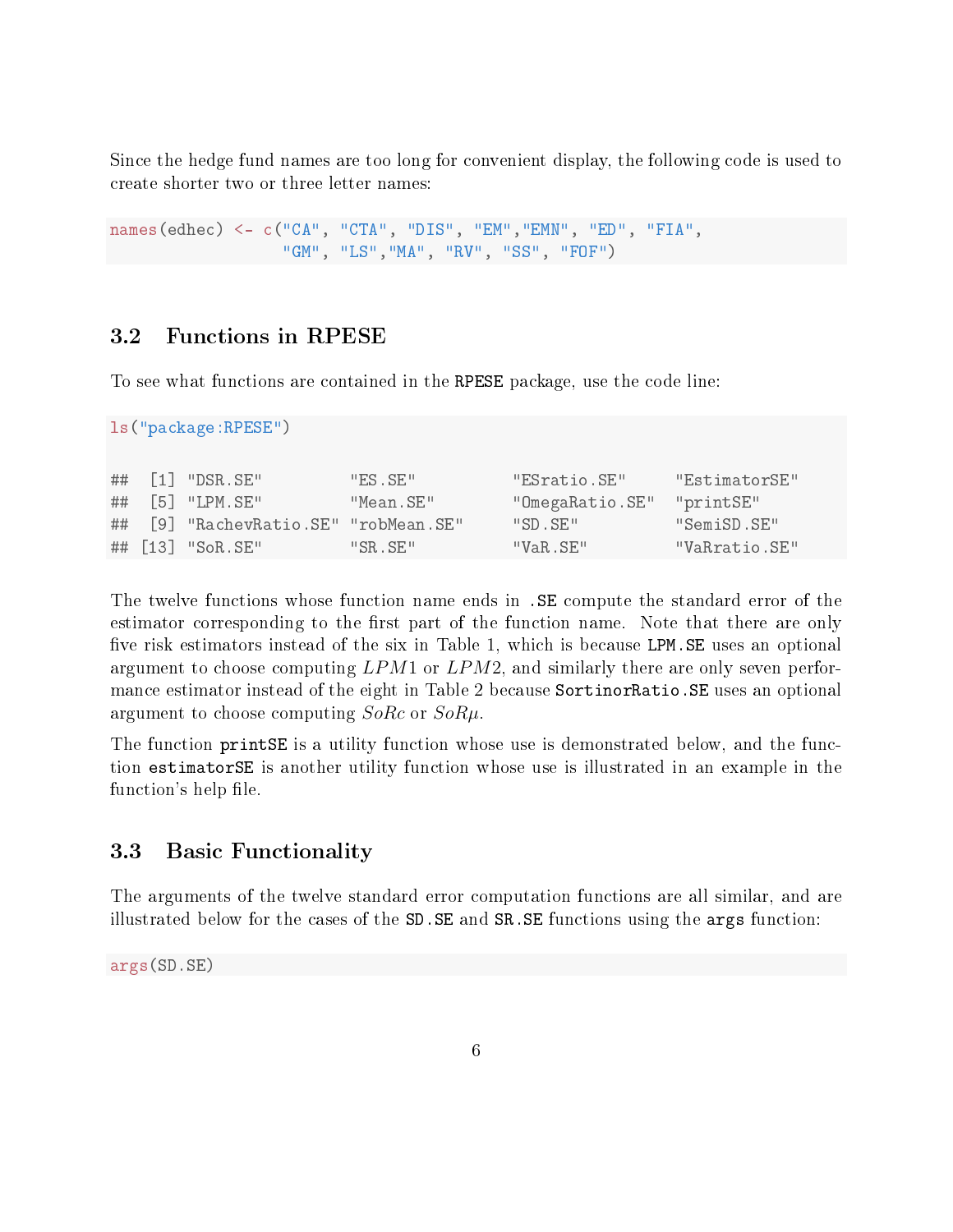```
## function (data, se.method = c("IFiid", "IFcor", "IFcorAdapt",
## "IFcorPW", "BOOTiid", "BOOTcor")[1:2], cleanOutliers = FALSE,
## fitting.method = c("Exponential", "Gamma")[1], d.GLM.EN = 5,
## freq.include = c("All", "Decimate", "Truncate")[1], freq.par = 0.5,
## corOut = c("none", "retCor", "retIFCor", "retIFCorPW")[1],
## return.coef = FALSE, ...)
## NULL
```

```
args(SR.SE)
```

```
## function (data, rf = 0, se.method = c("IFiid", "IFcor", "IFcorAdapt",
## "IFcorPW", "BOOTiid", "BOOTcor")[c(1, 4)], cleanOutliers = FALSE,
## fitting.method = c("Exponential", "Gamma")[1], d.GLM.EN = 5,
## freq.include = c("All", "Decimate", "Truncate")[1], freq.par = 0.5,
## corOut = c("none", "retCor", "retIFCor", "retIFCorPW")[1],
## return.coef = FALSE, ...)
## NULL
```
The only argument that is required for the standard error computing functions is the data argument, and if only the data argument is supplied then the function uses the defaults of the other arguments. However the se.method = argument is particularly important, and the standard error computation methods for the various choices for this argument are as follows:

- $\bullet$  "IFiid": This results in an influence function (IF) method based computation of a standard error assuming i.i.d. returns
- "IFcor": This is the basic IF method computation of a standard error that takes into account serial correlation in the returns
- "IFcorAdapt": This IF based method adaptively interpolates between IFcor and IFcorPW to better account for serial correlation in the returns than with either IFcor or IFcorPW alone
- "IFcorPW": This IF based method uses pre-whitening of the IF transformed returns and is useful when serial correlation is large
- "BOOTiid": This choice results in computing a bootstrap standard error assuming i.i.d. returns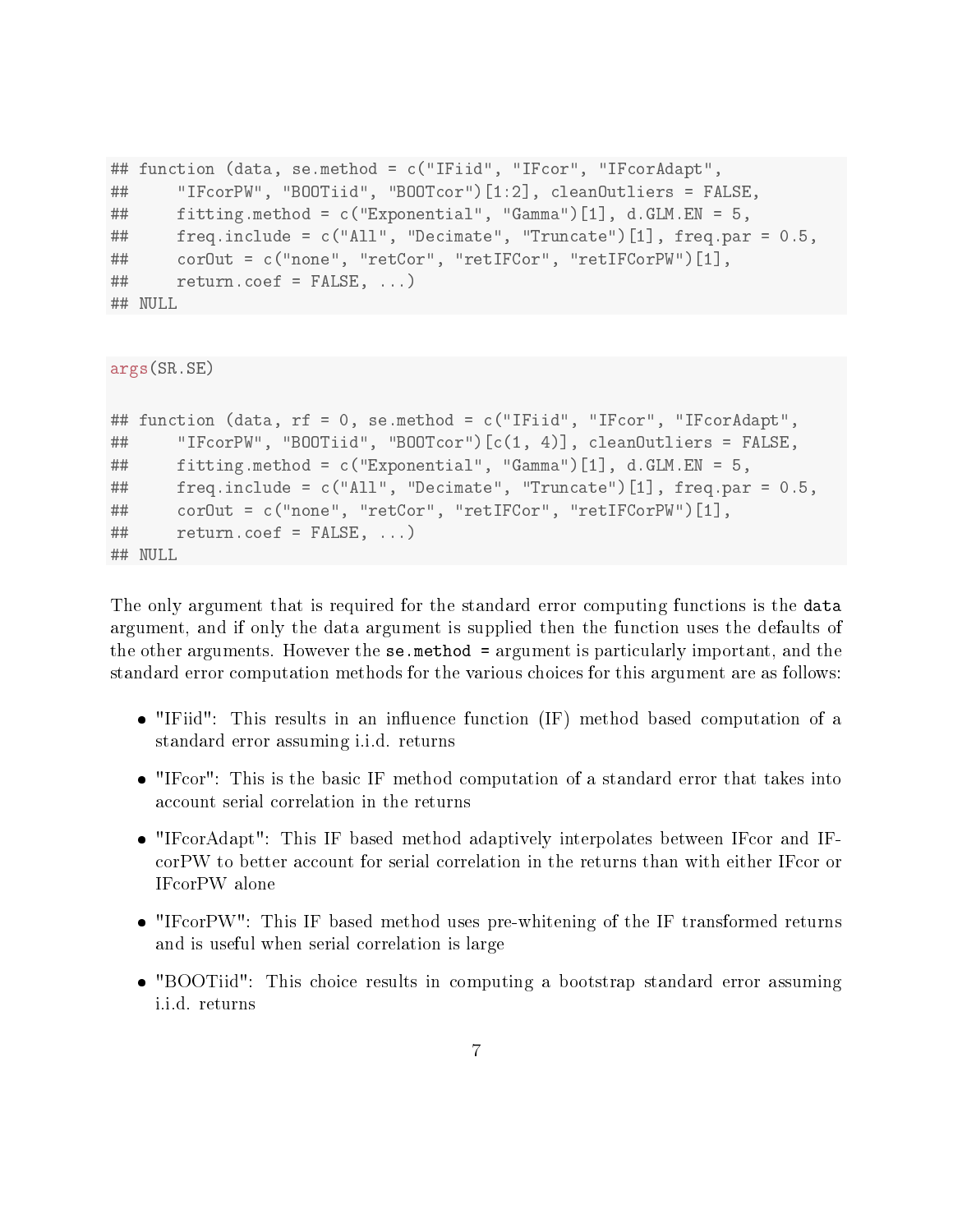"BOOTcor": This choice uses a block bootstrap method to compute a standard error that takes into account serial correlation of returns.

Our two default choices of methods are:

- "IFiid" and "IFcor" for risk estimators, and for performance estimators when returns serial correlation are known to be small
- "IFiid" and "IFcorPW" for performance estimators when returns correlations are unknown and may be large

Note how these choices are made in the method = arguments for the SD.SE and SR.SE functions above.

The value of including IFiid, along with IFcor and IFcorPW is that it allows the user to see whether or not serial correlation results in a difference in the standard error that assumes i.i.d. returns and the standard error that takes into account serial correlation. If there is no serial correlation there will not be much difference, but if there is serial correlation the difference can be considerable.

The BOOTiid and BOOTcor methods are provided for users who want to see how these bootstrap methods of computing standard errors compare with the IF based methods. Our experience to date indicates that BOOTiid generally agrees quite well with IFiid, but that BOOTcor is not as consistent in giving values similar to those of IFcor.

As a simple example of using an SE function, the following code computes the standard error (SE) of the standard deviation estimator for the convertible arbitrage (CA) hedge fund, using the IFiid and IFcor methods:

```
# Standard deviation SE computation for a single hedge fund
SD.SE(edhec[, "CA"])
## $SD
## [1] 0.01629694
##
## $IFiid
## $IFiid$se
## [1] 0.002336667
##
## $IFiid$coef
```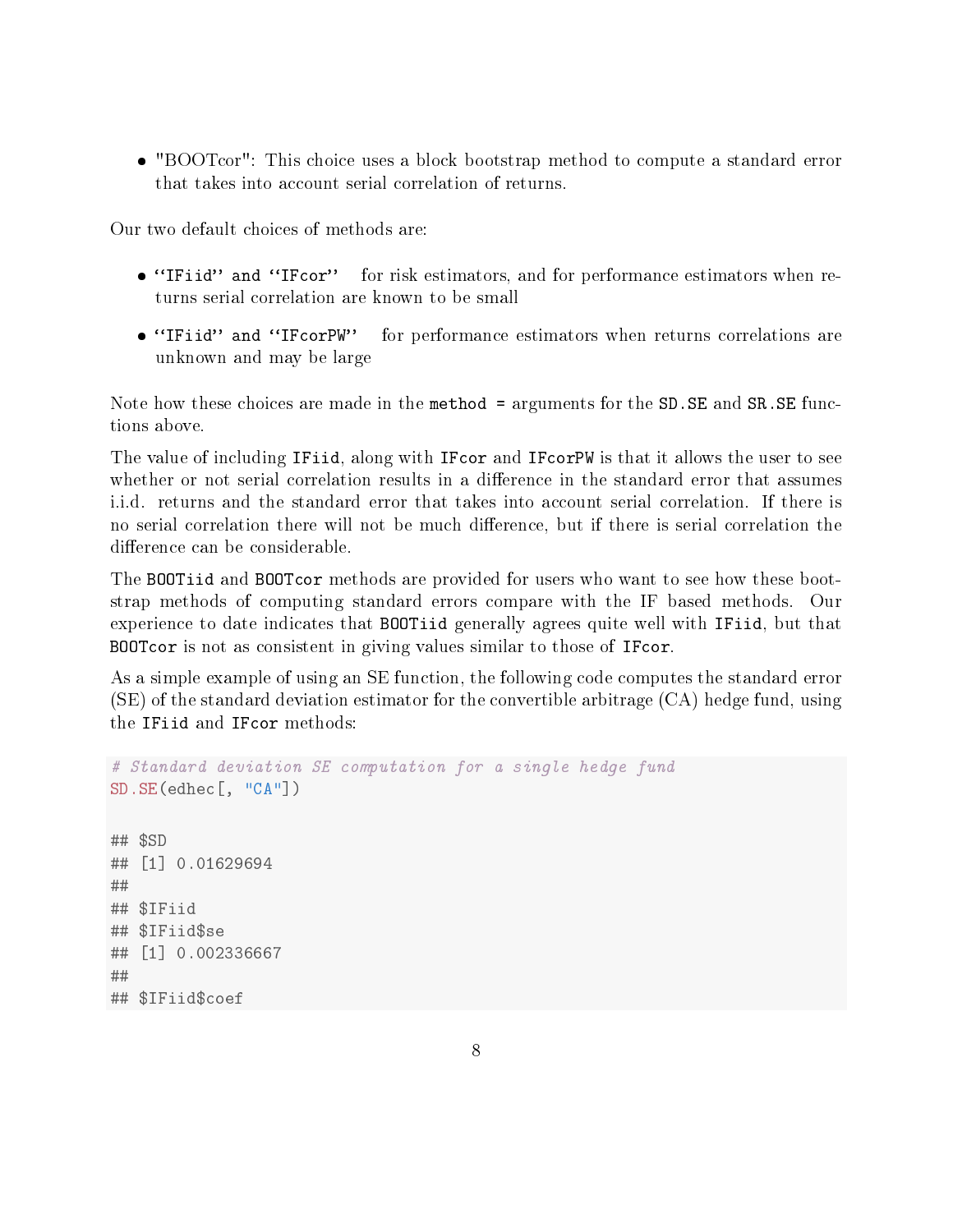## NULL ## ## ## \$IFcor ## \$IFcor\$se ## [1] 0.004035887 ## ## \$IFcor\$coef ## NULL

In this case the IFcor standard error is considerable 76% larger than that of the IFiid standard error.

We note that the result returned by an SE function is a list, and so the result is printed using the default print method for a list. A more compact display of the results, with rounding to three digits by default, can be obtained using the printSE function, whose arguments are:

args(printSE)

```
## function (SE.data, round.digit = 3, round.out = TRUE)
## NULL
```
For example:

```
sdSE <- SD.SE(edhec[, "CA"])
printSE(sdSE)
## SD IFiid IFcor
## [1,] 0.016 0.002 0.004
```
Of course if you want to compute any subset of the four IF based SE's and the two bootstrap SE's, you can do. For example, you can obtain all six of those standard error estimates as follows:

```
# Sharpe Ratio SE computation for single hedge fund
Sharpe.out <- SR.SE(edhec[,"CA"],
                    se.method = c("IFiid", "IFcor",
```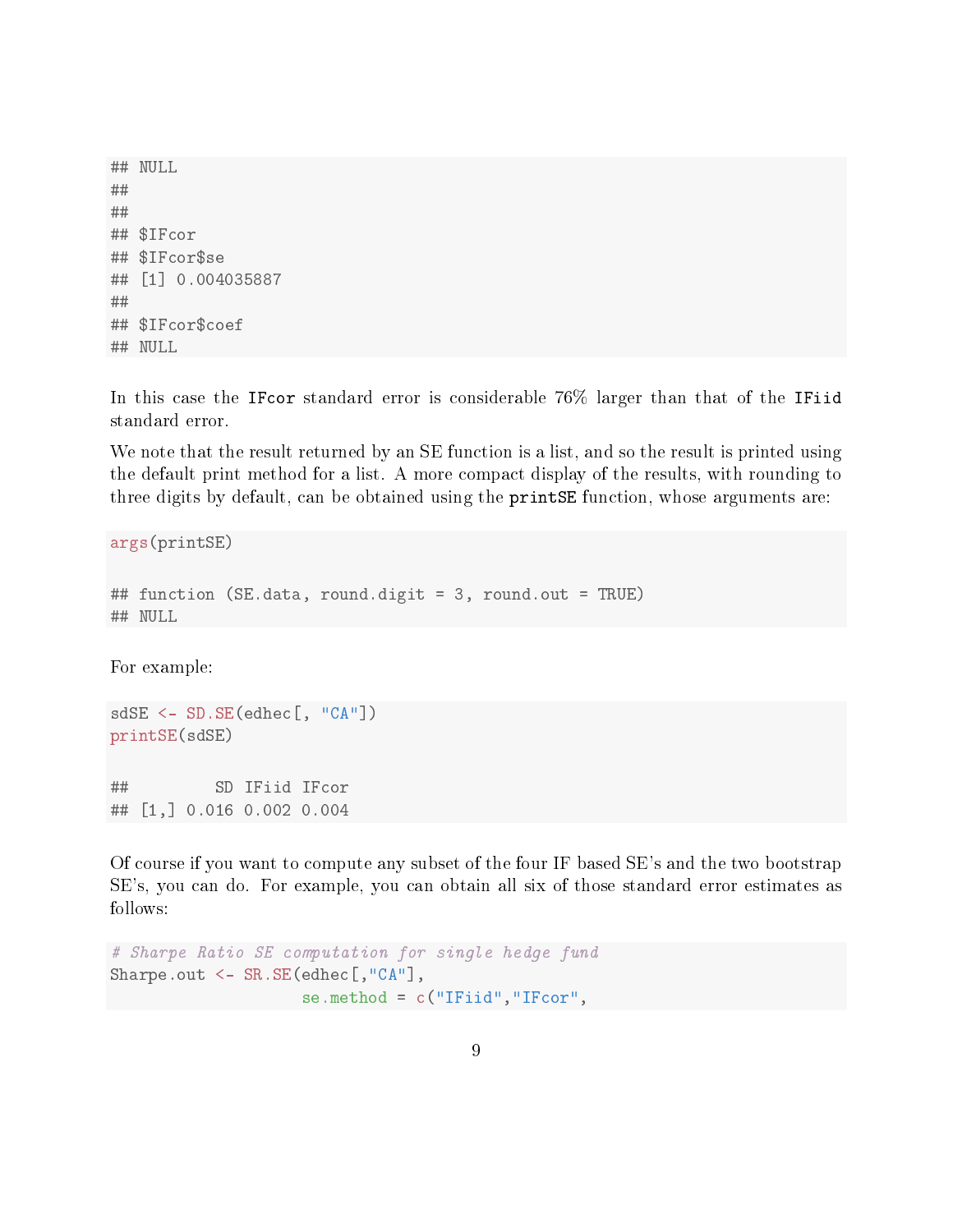"IFcorAdapt","IFcorPW", "BOOTiid","BOOTcor")) # Print output printSE(Sharpe.out) ## SR IFiid IFcor IFcorAdapt IFcorPW BOOTiid BOOTcor ## [1,] 0.338 0.096 0.117 0.166 0.203 0.114 0.145

The risk and performance estimator functions allow you to return the standard errors for more than one asset or portfolio, e.g. a portfolio of assets, at the same time. The following code results in standard errors for all thirteen of the edhec hedge funds, using the first three method in the set of six methods.

```
# Sharpe Ratio SE computation for all hedge funds in data set
Sharpe.out <- SR.SE(edhec,
                  se.method = c("IFiid","IFcor","IFcorPW"))
printSE(Sharpe.out)
## SR IFiid IFcor IFcorPW
## CA 0.338 0.096 0.117 0.179
## CTA 0.180 0.060 0.057 0.057
## DIS 0.392 0.080 0.108 0.134
## EM 0.194 0.069 0.084 0.092
## EMN 0.543 0.110 0.115 0.124
## ED 0.372 0.079 0.100 0.111
## FIA 0.377 0.113 0.134 0.183
## GM 0.371 0.054 0.057 0.057
## LS 0.315 0.066 0.079 0.085
## MA 0.560 0.092 0.098 0.104
## RV 0.504 0.097 0.117 0.169
## SS -0.041 0.061 0.072 0.072
## FOF 0.275 0.066 0.083 0.093
```
Help files for the functions in the RPESE are available in the usual ways. For example, you can get the help file for Sharpe Ratio in both of the following ways.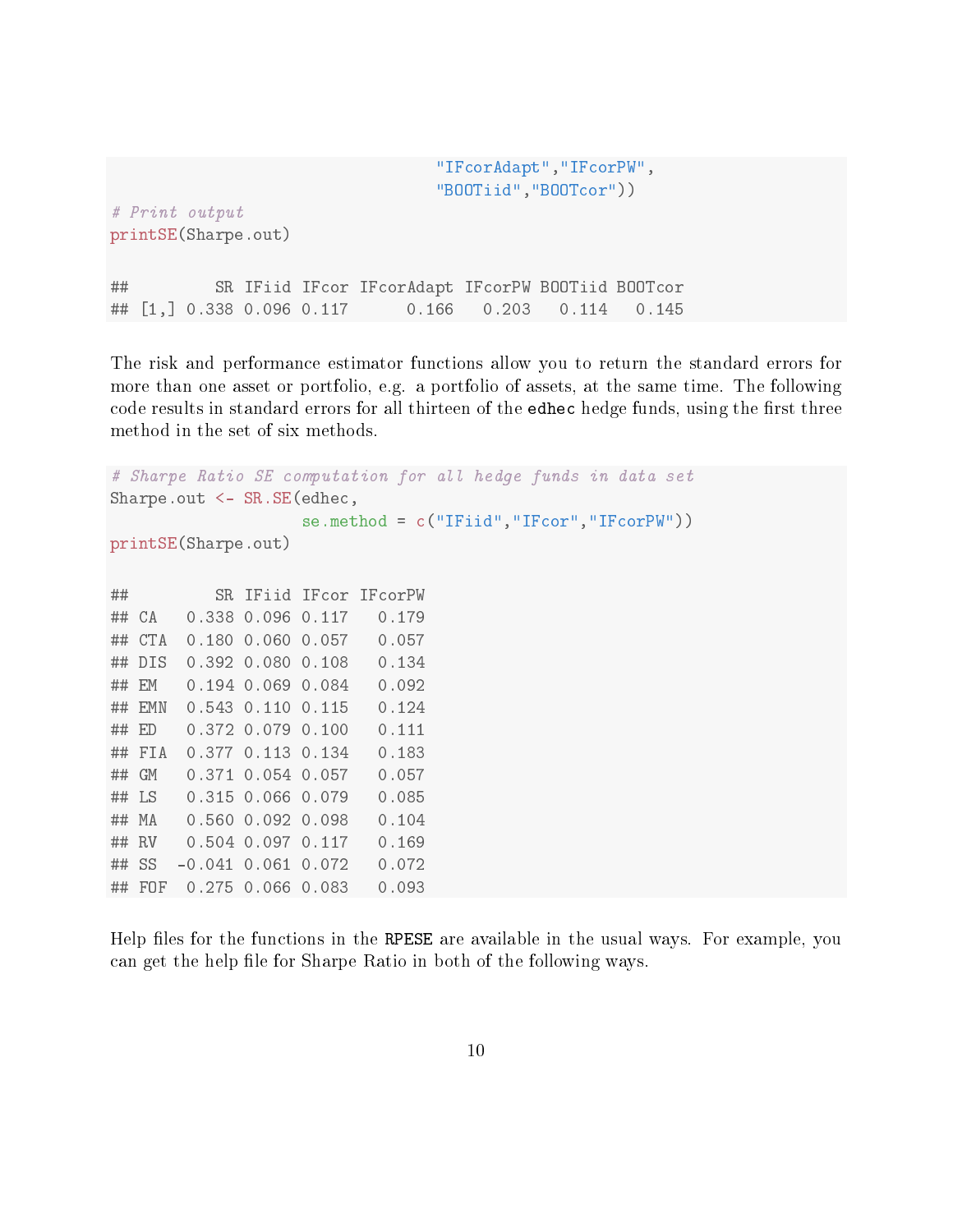$\cdot$ ? $(SR, SE)$ help(SR.SE)

#### 3.4 Outlier Cleaning

There is also the outlier cleaning functionality in the RPEIF package that is fully described in Section 7 of CM, and is available in RPESE. Here we illustrate the use of the outlier cleaning facility in terms of the influence function transformed returns for the sample mean estimator. It is shown in Section 2 of CM that the influence function for the sample mean estimator is  $IF(r; \mu) = r - \mu$ . Thus the IF transformed returns time series, computed with the function IF. Mean is just  $r_t - \mu$ , where  $\mu$  would be replaced by the sample mean in applications. The function IF.Mean is made accessible by loading the package RPEIF. The following code produces Figure [2,](#page-11-0) which illustrate the effect of outlier cleaning relative to no outlier cleaning for the FIA hedge fund returns.

```
library(RPEIF)
IFout <- IF.Mean(returns = edhec[,"FIA"], cleanOutliers = F, IFprint = T)
IFout.clean <- IF.Mean(returns = edhec[,"FIA"], cleanOutliers = T,
                       IFprint = T)
par(mfrow = c(2,1))ylim = c(-.1,.035)plot.zoo(IFout,type = "b",
         ylab = expression(paste("Returns - ",mu)),
         main = "FIA Returns", pch = 20, lwd = .8, cex = .9,
         ylim = ylim)
plot.zoo(IFout.clean,type = "b", ylab = expression(paste("Returns - ",mu)),
         main = "FIA Outlier Cleaned Returns", pch = 20, lwd = .8, cex = .9,
         ylim = ylim)
par(mfrow = c(1,1))
```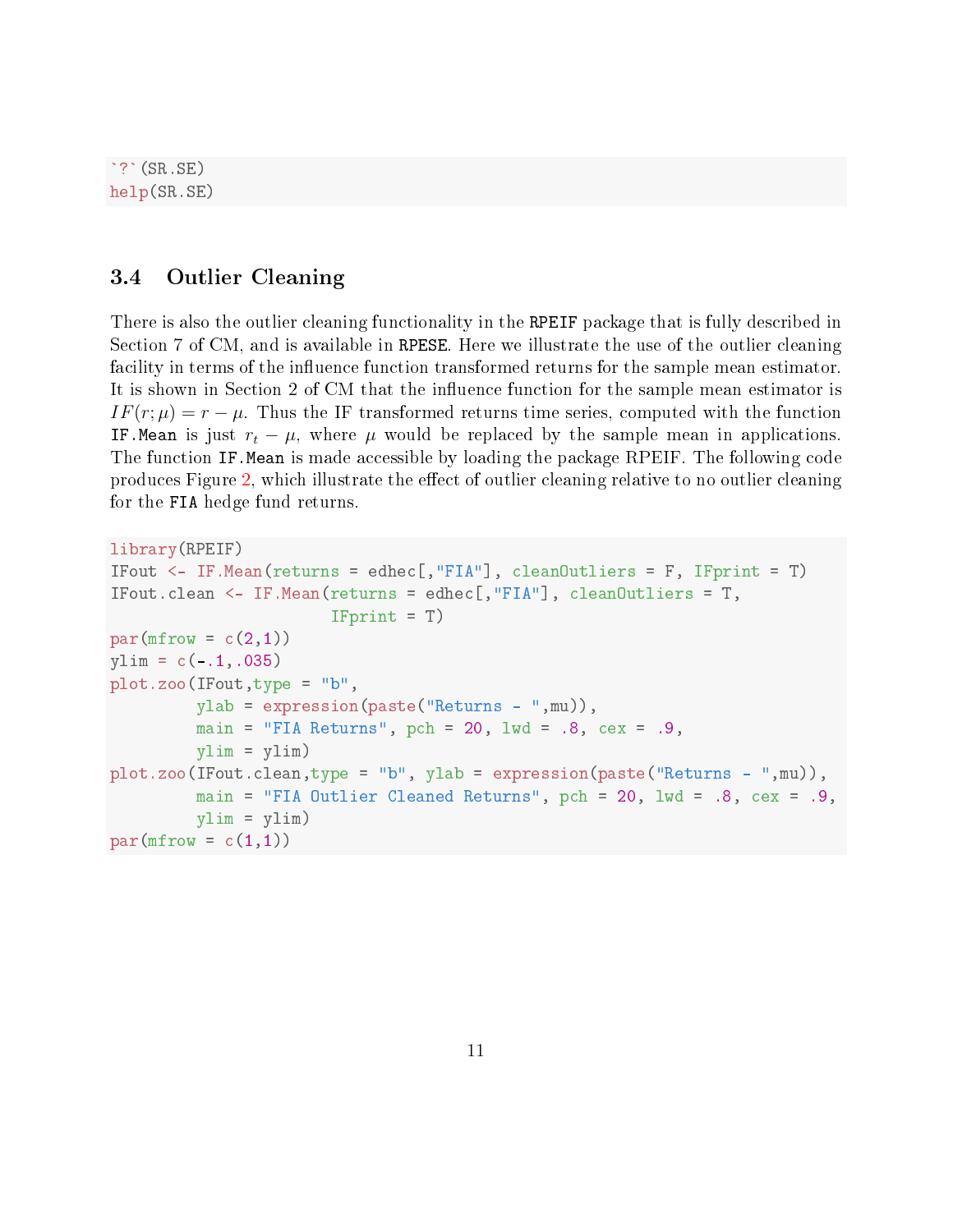<span id="page-11-0"></span>Figure 2: FIA Returns Versus Outlier Cleaned FIA Returns (with sample mean subtracted)

You can use the following code to compare Sharpe ratio SE's without and with outlier cleaning.

```
# IFcorAdapt SE results with outliers present and with outliers cleaned
SR <- SR.SE(edhec,se.method = "IFcorPW",cleanOutliers = F)
SRcl.out <- SR.SE(edhec,se.method = "IFcorPW",cleanOutliers = T)
clean.compare <- data.frame(SR$IFcorPW$se, SRcl.out$IFcorPW$se)
names(clean.compare) <- c("With Outliers", "Outliers Cleaned")
row.names(clean.compare) <- names(edhec)
round(clean.compare,3)
```
## With Outliers Outliers Cleaned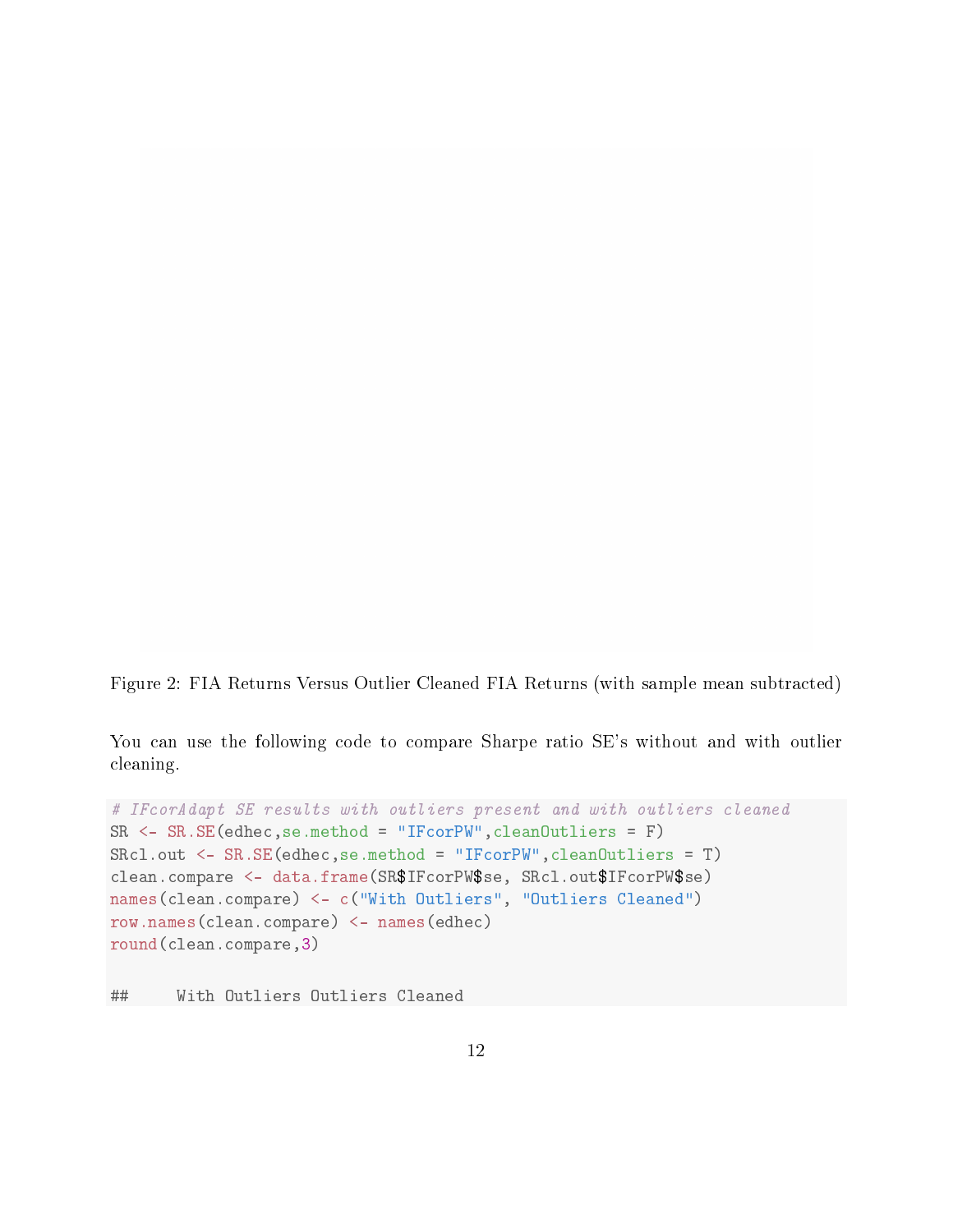| ## CA   |        | 0.203 | 0.115 |
|---------|--------|-------|-------|
|         | ## CTA | 0.057 | 0.057 |
|         | ## DIS | 0.134 | 0.119 |
| ## EM   |        | 0.092 | 0.084 |
|         | ## EMN | 0.124 | 0.092 |
| ## ED   |        | 0.111 | 0.096 |
|         | ## FIA | 0.183 | 0.107 |
| ## GM   |        | 0.057 | 0.062 |
| ## LS   |        | 0.085 | 0.081 |
| ## MA   |        | 0.104 | 0.090 |
| ## RV   |        | 0.169 | 0.102 |
| $##$ SS |        | 0.072 | 0.073 |
|         | ## FOF | 0.093 | 0.083 |

It is not surprising that the SE's of the Sharpe ratio are smaller with outlier cleaning than with the outliers in the returns, as outliers generally inflate estimator variability.

#### 3.5 Robust M-Esimator of Mean

As an alternative to the outlier cleaning method described in Section 3.4, a standard error of the robust M-estimator of location (mean) based on the influence function approach is available in RPESE. A rigorous treatment of the influence function of location M-estimators can be found in [\[Maronna et al.,](#page-17-2) [2019\]](#page-17-2).

We illustrate the effect of using a robust estimator for the mean of serially correlated returns. The following code computes, and plots in Figure [3,](#page-13-0) the IF.Mean transformed FIA returns, and the IF.robMean transformed FIA returns.

```
retFIA <- edhec$FIA
iftrFIA <- IF.Mean(returns=retFIA,IFprint=T)
iftrFIArob <- IF.robMean(returns=retFIA,
                         family=c("mopt", "opt", "bisquare")[1], eff=0.95,
                         IFprint=T)
par(mfrow=c(2,1))plot(iftrFIA, main="IF.Mean Transformed FIA Returns",lwd=.8)
plot(iftrFIArob, main="IF.robMean Tranformed FIA Returns", lwd=.8)
par(mfrow=c(1,1))
```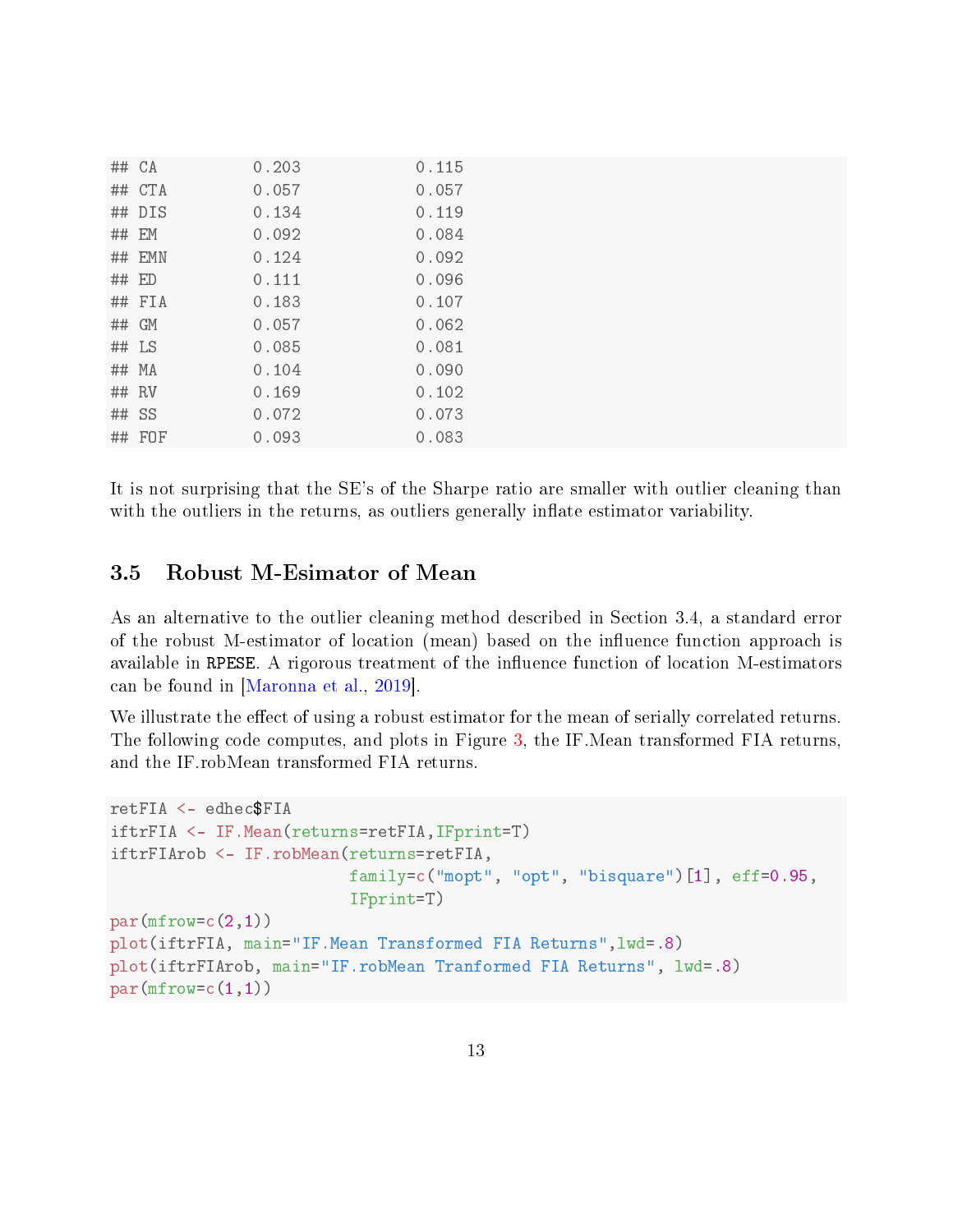

<span id="page-13-0"></span>Figure 3: IF.Mean and IF.robMean FIA Transformed FIA Returns

In RPESE, the families of  $\psi$  functions for M-estimators of location and their influence functions are the same ones available in the package RobStatTM, namely mOpt, opt and bisquare. The default is the mOpt family, where

$$
\psi_{mOpt}(x) = \begin{cases} x & |x| \le 1\\ \frac{\phi(1)}{\phi(1)-a} \left( x - SGN(x)\frac{a}{\phi(x)} \right) U(c-|x|) & |x| > 1 \end{cases}
$$
(1)

where  $\phi(x)$  is the standard normal density function,  $U(x)$  is the unit step function, and the constants  $a$  and  $c$  depend on the desired normal distribution efficiency. These constants are computed internally in RPESE for a desired efficiency. The following code shows an example on how to compute the standard error of robust M-estimators of location, specifying the family and eff function arguments.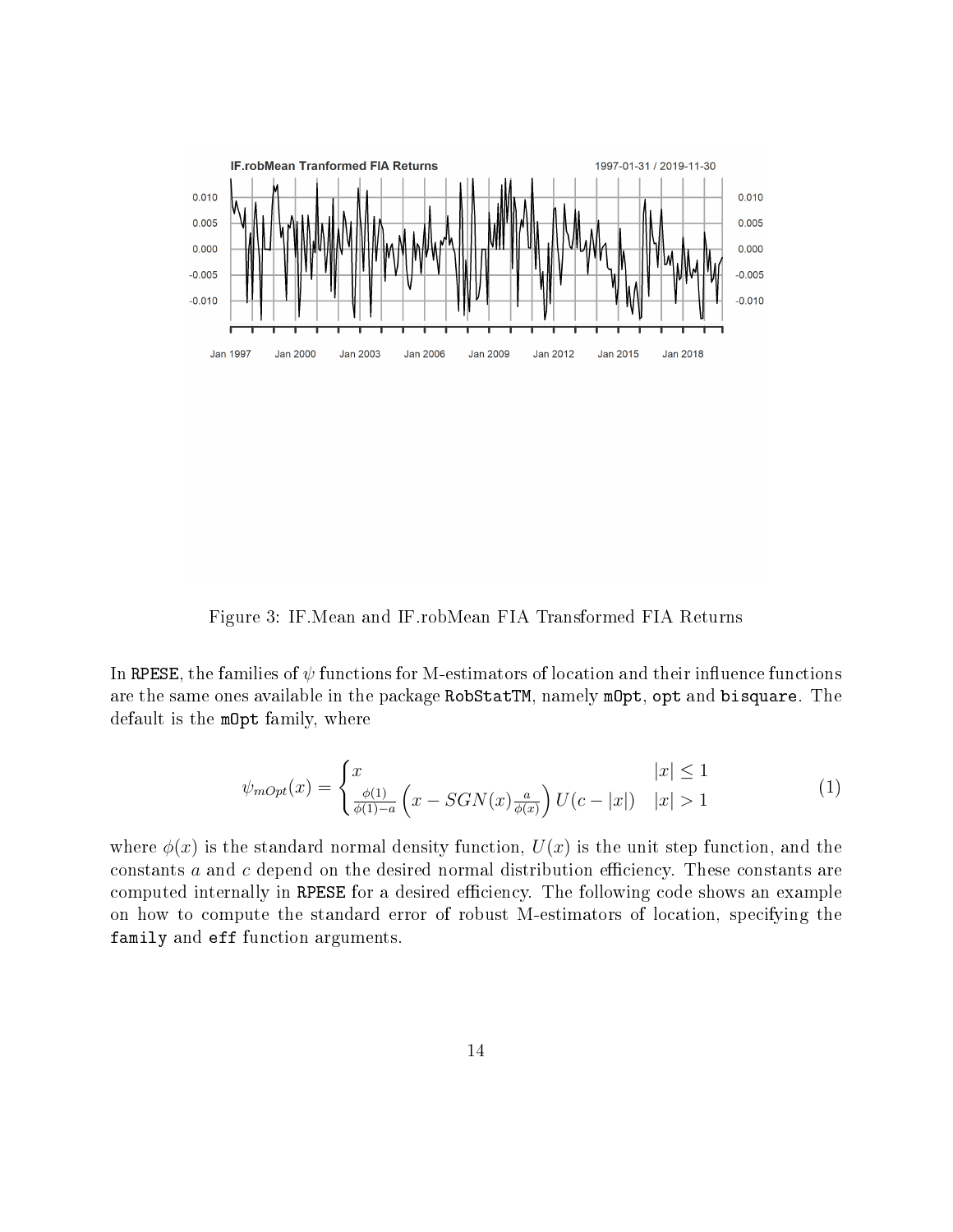```
# Robust Location
robMean.out <- robMean.SE(edhec, se.method=c("IFiid", "IFcorPW"),
                       family = c("mopt", "opt", "bisquare") [1], eff = 0.95)printSE(robMean.out, round.digit = 3)
## robMean IFiid IFcorPW
## CA 0.006 0.001 0.001
## CTA 0.004 0.001 0.001
## DIS 0.008 0.001 0.001
## EM 0.008 0.002 0.002
## EMN 0.005 0.000 0.000
## ED 0.008 0.001 0.001
## FIA 0.005 0.000 0.001
## GM 0.004 0.001 0.001
## LS 0.007 0.001 0.002
## MA 0.006 0.001 0.001
## RV 0.007 0.001 0.001
## SS -0.004 0.002 0.003
## FOF 0.004 0.001 0.001
```
### 3.6 Correlations of Returns and Influence Function Transformed Returns

Note that you can also return the (lag-1) correlations of the returns time series, as well as the influence function transformed returns as part of the output using the  $\text{cor}$ Out argument. The available options are retCor, retIFCor and retIFCorPW, as shown in the example below.

```
# Sharpe Ratio SE computation for all hedge funds in data set
# with output of correlations of returns and IF transformed returns
Sharpe.retCor <- SR.SE(edhec,
                       se.method=c("IFiid","IFcor","IFcorPW"),
                       corOut=c("retCor", "retIFCor"))
printSE(Sharpe.retCor)
```
## SR IFiid IFcor IFcorPW retCor retIFCor ## CA 0.338 0.096 0.117 0.203 0.565 0.554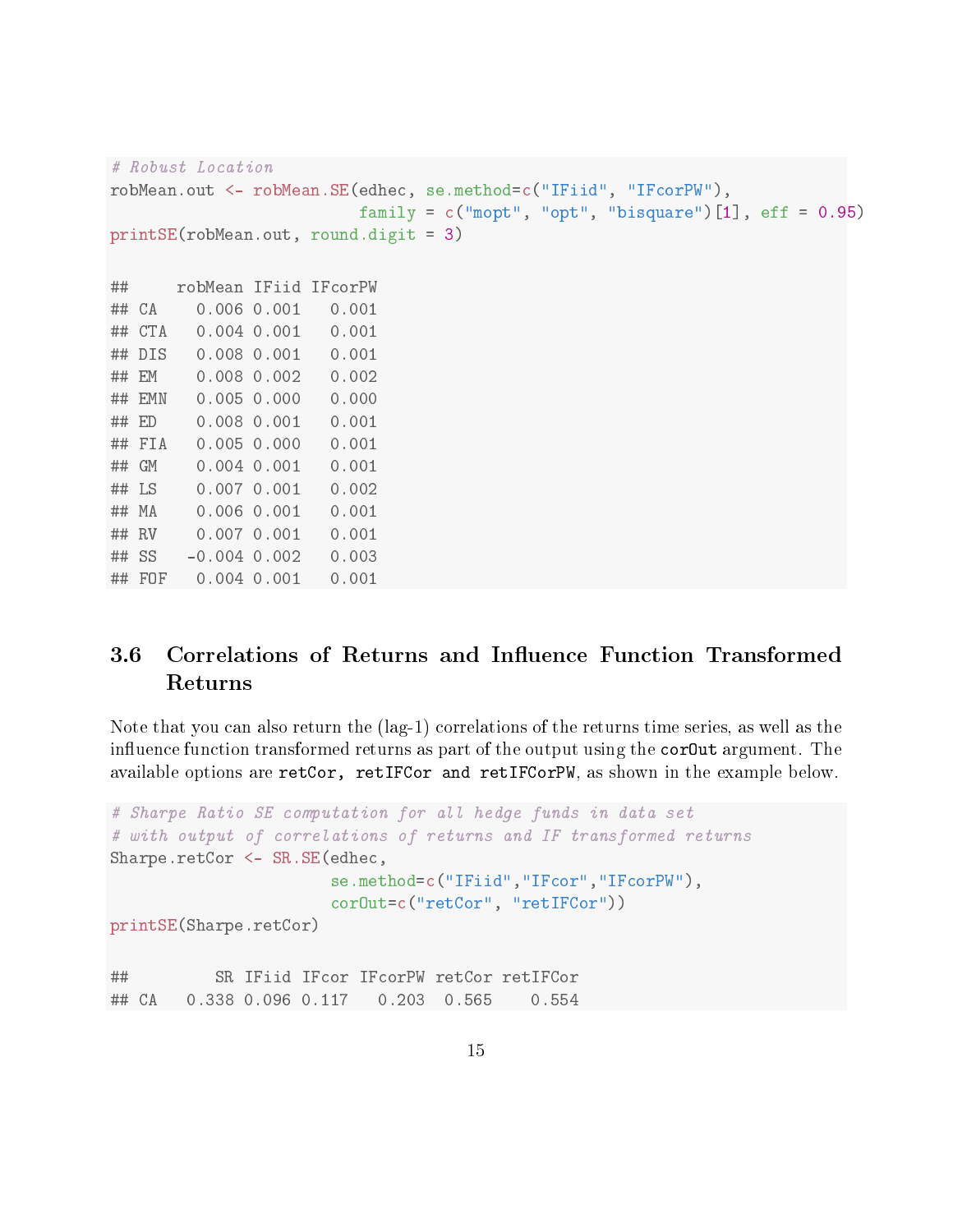| ## CTA   |                         | $0.180$ $0.060$ $0.057$ |       | $0.058 - 0.008$ | $-0.039$ |
|----------|-------------------------|-------------------------|-------|-----------------|----------|
| $##$ DIS |                         | 0.392 0.080 0.101       | 0.134 | 0.492           | 0.486    |
| $##$ EM  |                         | $0.194$ $0.069$ $0.084$ | 0.092 | 0.296           | 0.280    |
| $##$ EMN |                         | 0.543 0.110 0.116       | 0.124 | 0.284           | 0.153    |
| $##$ ED  | $0.372$ $0.079$ $0.100$ |                         | 0.111 | 0.341           | 0.334    |
| $##$ FIA | 0.377 0.113 0.134       |                         | 0.183 | 0.500           | 0.440    |
| ## GM    |                         | $0.371$ $0.054$ $0.057$ | 0.057 | 0.057           | 0.060    |
| $##$ LS  | 0.315 0.066 0.079       |                         | 0.085 | 0.216           | 0.252    |
| $##$ MA  |                         | $0.560$ $0.092$ $0.098$ | 0.105 | 0.277           | 0.130    |
| $##$ RV  | 0.504 0.097 0.117       |                         | 0.169 | 0.424           | 0.480    |
| $##$ SS  | $-0.041$ 0.061 0.072    |                         | 0.072 | 0.154           | 0.154    |
| $##$ FOF | 0.275 0.066 0.082       |                         | 0.093 | 0.311           | 0.334    |

#### 3.7 Exponential and Gamma Distributions

The RPEGLMEN package used in the fitting of the elastic net penalized GLM model to the periodogram of the IF transformed return series was developed and tested for exponential distribution GLM models. However some initial work was done for that type of GLM model tting for the family of Gamma distribution. And initial results for the Gamma distribution, reported in CM, indicates that the Gamma distribution GLM often results in a more parsimonious polynomial model fit the the periodogram. By way of example, the following code, which is very slow, computes standard errors of Sharpe ratio estimators for exponential and Gamma distributions.

```
# Sharpe Ratio SE computation for edhec hedge funds using Gamma distribution
Clean.out <- SR.SE(edhec,
                   se.method=c("IFiid","IFcor","IFcorPW"),
                   cleanOutliers = T)
GammaClean.out <- SR.SE(edhec,
                        se.method=c("IFiid","IFcor","IFcorPW"),
                        cleanOutliers = T, fitting.method = "Gamma")
GammaExp.comparison < -cbind(printSE(Clean.out)[,4],printSE(GammaClean.out)[,4])
colnames(GammaExp.comparison) <- c("IFcorPW", "IFcorPW-Gamma")
rownames(GammaExp.comparison) <- names(edhec)
GammaExp.comparison
```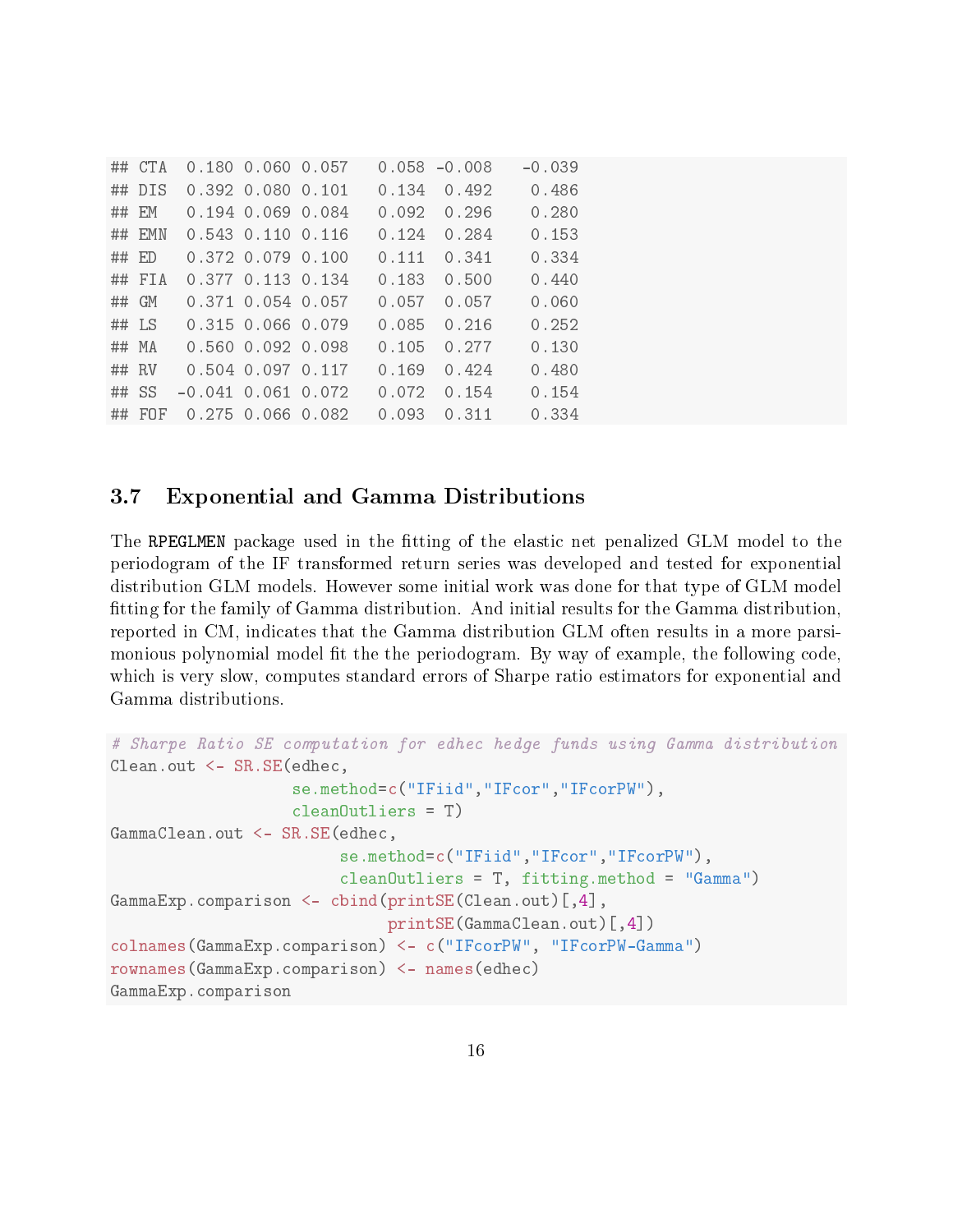We regard the Gamma family code implemented in RPEGLMEN, used for the above computation, to be quite experimental at this stage, and anticipate further development of the code in C++ at a future date.

### 3.8 Decimation and Truncation of Frequencies of Discrete Fourier Transform

There is an option in the SE functions to use a decimated or truncated percentage of the frequencies of the discrete Fourier transforms for the periodogram in the fitting of the Exponential or Gamma distributions. Decimation implies that only certain frequencies are used, and they will be equally spaced selections from the frequencies. Truncation implies that only a certain percentage of the frequencies (i.e. only the first frequencies until a certain point) will be used.

By default, the SE functions use all the frequencies. If the argument freq.include is set to "Decimate" or "Truncate" a value of  $0.5$  is used for the freq.par argument: every second frequency is used in the decimation case, and only the first half of the frequencies are used in the truncation case. Below is some sample code demostration for this usage.

```
# Sharpe Ratio SE using all, decimating, or truncating the frequencies
SE.all <- SR.SE(edhec,
                se.method=c("IFiid","IFcor","IFcorPW"),
                cleanOutliers = T,
                freq.include = "All")
SE.decimate <- SR.SE(edhec,
                     se.method=c("IFiid","IFcor","IFcorPW"),
                     cleanOutliers = T,
                     freq.include = "Decimate", freq.par = 0.5)
SE.truncate <- SR.SE(edhec,
                     se.method=c("IFiid","IFcor","IFcorPW"),
                     cleanOutliers = T,
                     freq.include = "Truncate", freq.par = 0.5)
frequency.comparison <- cbind(printSE(SE.all)[,4],
                              printSE(SE.decimate)[,4],
                              printSE(SE.truncate)[,4])
colnames(frequency.comparison) <- c("IFcorPW-All",
                                     "IFcorPW-Decimate",
                                     "IFcorPW-Truncate")
```